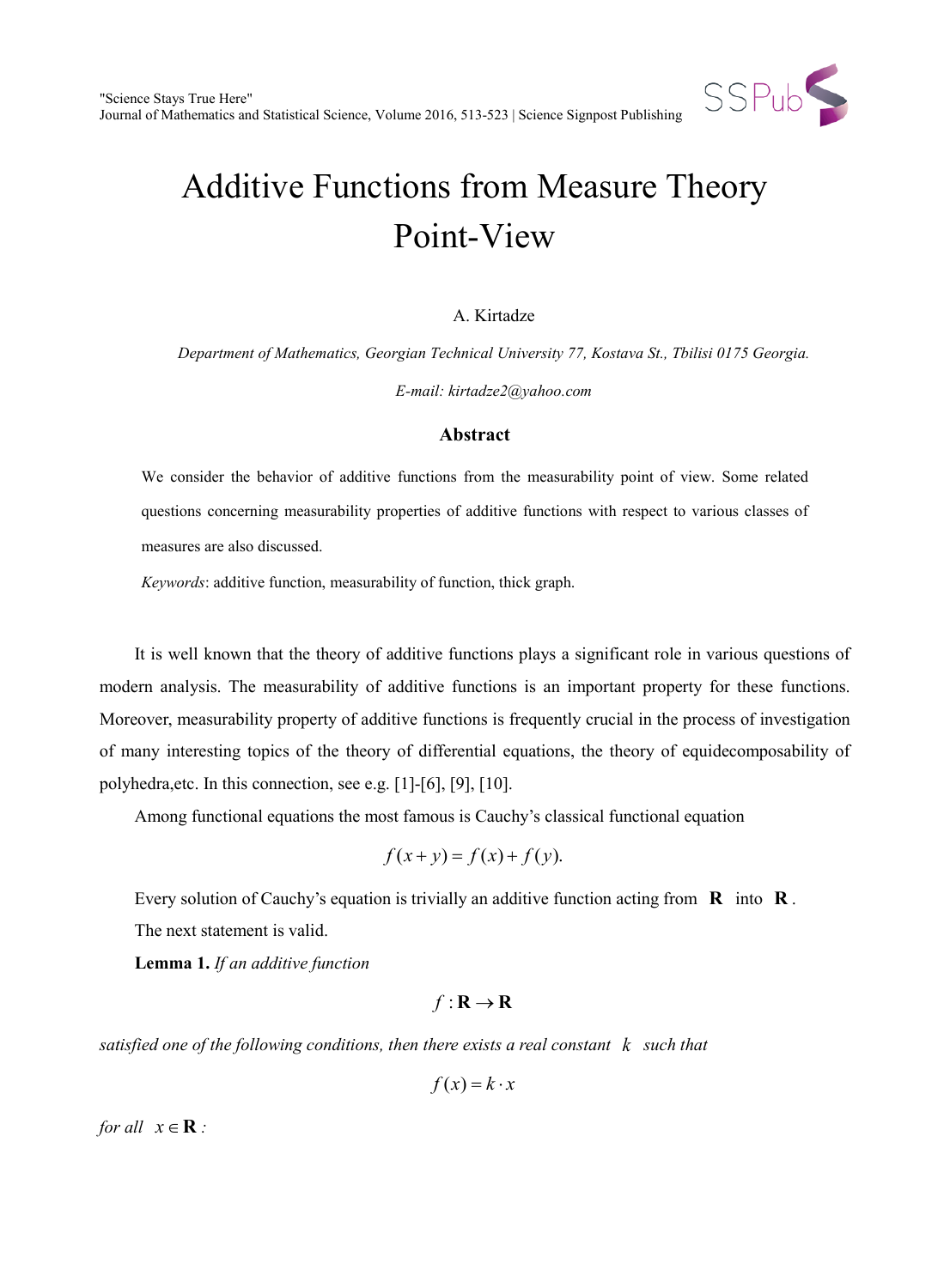*f is continuous at a point;* 

*f is monotonic on an interval of positive length;* 

*f is bounded from above or below on an interval of positive length;* 

*f is integrable;* 

*f is Lebesgue measurable;* 

*f is a Borel function.*

The proof of Lemma 1 can be found [2].

Also, it is well known that every additive function

 $f: \mathbf{R} \to \mathbf{R}$ 

which is not of the form

 $f(x) = k \cdot x$ ,

for all  $x \in \mathbf{R}$ , satisfied the following conditions:

(a)  $f$  is nonmeasurable with respect to the Lebesgue measure;

(b) the graph of  $f$  is dense in  $\mathbb{R}^2$ .

In the present paper, an approach to some questions of theory of additive functions is discussed, which is rather useful in certain situations and present several statements, which are generalizations of the properties (a) and (b) from a certain point of view.

Throughout this article, we use the following standard notation:

**Q** is the set of rational numbers;

**R** is the set of all real numbers;

**c** is the cardinality of the continuum;

 $dom(\mu)$  is the domain of a given measure  $\mu$ ;

ran( $f$ ) is the range of a given function  $f$ ;

 $\mu'$  is the completion of a given measure  $\mu$ .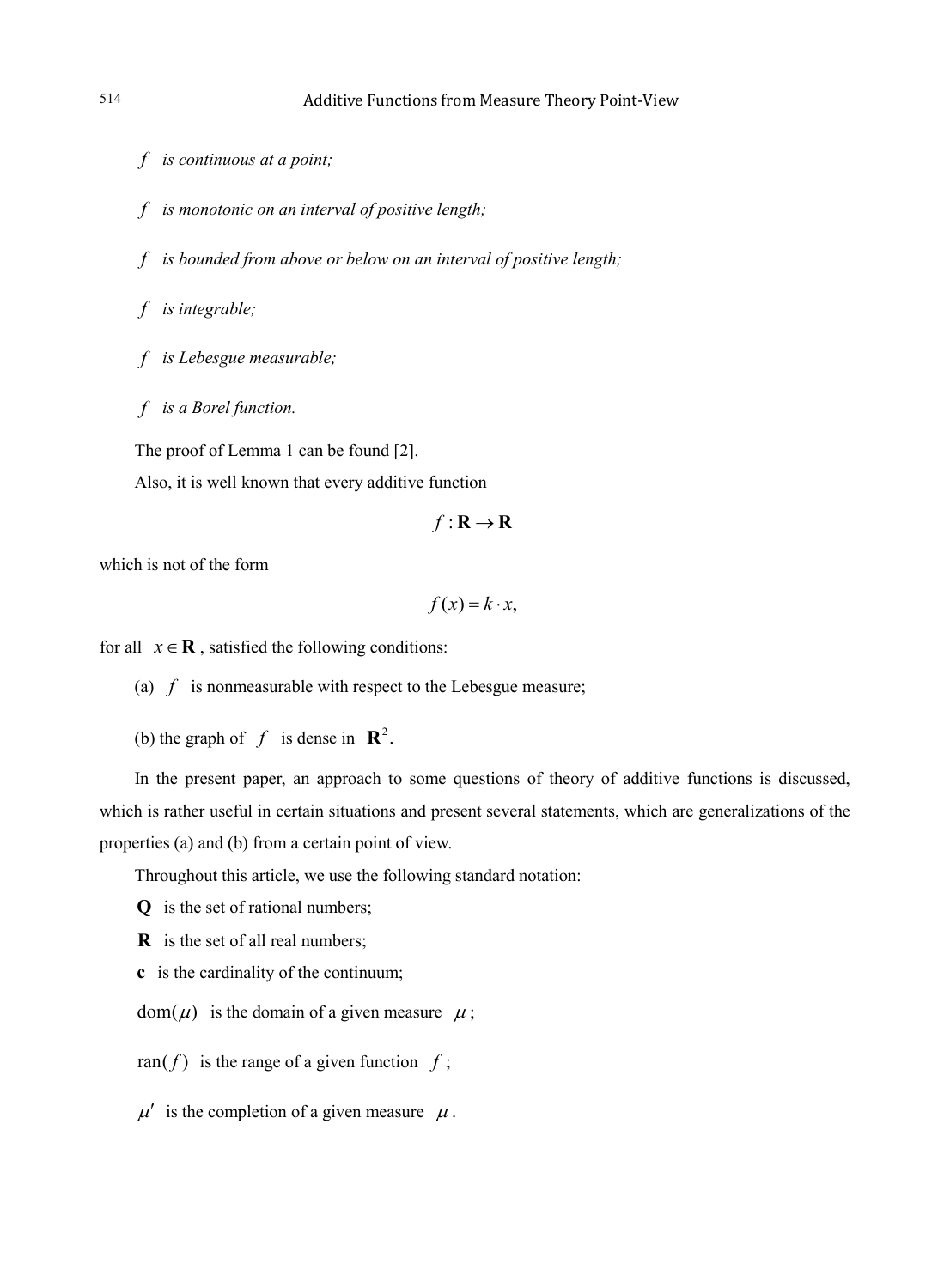Notice that measure of a subset *X* of an abstract set *E* is an inner property of *X* and yields an extremely important real-valued characteristic of *X* . Unfortunately, not every subset *X* of an uncountable set  $E$  can lie in the domain of a given measure  $\mu$  and what is more, it turns out in many situations that an arbitrary set Y which is measurable with respect to this  $\mu$  and has strictly positive  $\mu$ -measure contains a non-measurable subset with respect to  $\mu$ . Because of this circumstance it seems natural, instead of the question of investigating the measurability of sets and functions with respect to a concrete measure  $\mu$  on  $E$ , to turn attention to the more general question of investigating the measurability of sets and functions with respect to a given class *M* of sigma-finite measures on *E* .

This approach seems to be a natural and helpful generalization of the classical definition of the measurability of real-valued functions and sets with respect to a fixed single measure  $\mu$  on  $E$ . According to this general approach, if M is a given class of  $\sigma$ -finite measures on E, then all real-valued functions  $f$  defined on  $E$  can be of the following three categories:

absolutely non-measurable functions with respect to *M* (i.e., all those functions *f* which are not measurable with respect to every measure from *M* );

relatively measurable functions with respect to  $M$  (i.e., all those functions  $f$  for which there exists at least one measure  $\mu$  from *M* (certainly, depending on *f*) such that *f* turns out to be  $\mu$ -measurable);

absolutely (or universally) measurable functions with respect to *M* (i.e., all those functions *f* which are measurable with respect to any measure from *M* ).

About of this approach be found [9]-[14]. The necessary restriction to  $\sigma$ -finite measures is caused by a number of reasons. One of the main reasons is that one can automatically apply to the class of  $\sigma$ -finite measures the standard theorems of real analysis, such as: Fubinis theorem, Radon-Nikodyms theorem, equivalence between  $\sigma$ -finite and probability measures, etc., which fail to be true in the class of non- $\sigma$ -finite measures. It should be noticed that the investigation of the question of measurability of functions with respect to certain classes of  $\sigma$ -finite measures quite often needs deep methods from abstract set theory, descriptive set theory, general topology and the theory of groups (for instance, the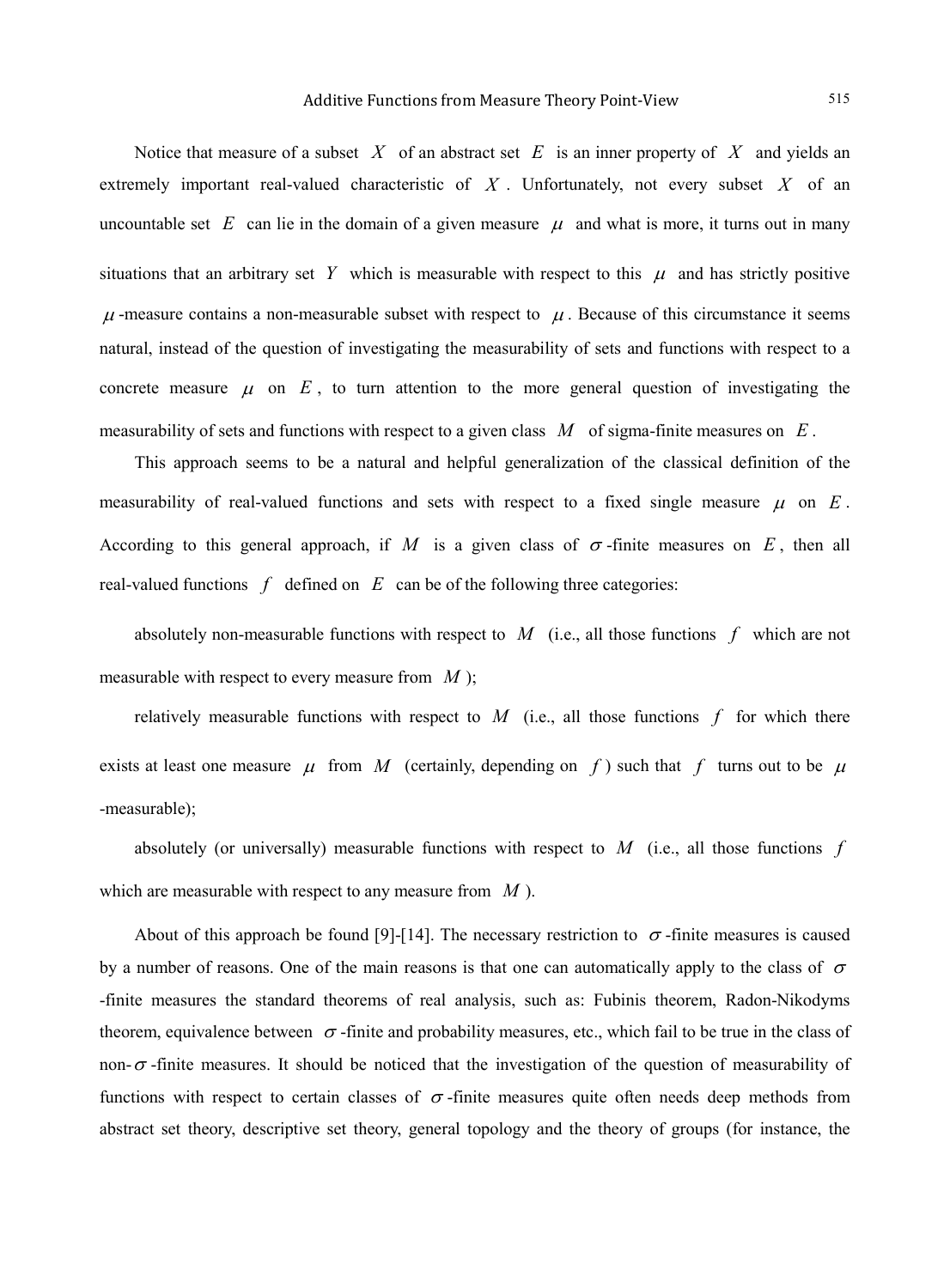method of transfinite induction, the Continuum Hypothesis (CH), Martins Axiom (MA), properties of generalized Luzin sets, properties of generalized Sierpinski sets, Bernstein type constructions of some pathological sets, constructions of functions with thick graphs, the techniques of Hamel bases, Kodaira-Kakutanis method of extensions of measures, structural theorems for uncountable commutative groups, etc). These tools are very useful and lead to much deeper understanding the phenomenon of measurability of functions with respect to different classes of -finite measures.

Let  $\mu$  be a measure on E. As usual, we say that  $\mu$  is diffused (or continuous) if it vanishes on all singletons in *E* (i.e.,  $\mu({x}) = 0$  for each point  $x \in E$ ).

For any set *E*, let  $M_E$  be the class of all nonzero  $\sigma$ -finite diffused measures on *E*.

Let *E* be a topological space whose all singletons belong to the Borel  $\sigma$ -algebra of *E*. We recall that *E* is a universal measure zero space if there exists no nonzero sigma-finite diffused Borel measure on *E* . It is well known that there are uncountable universal measure zero subspaces of the real line **R** . One classical construction of such a subspace of **R** is due to Luzin.

Using the notion of a universal measure zero space, a characterization of absolutely nonmeasurable functions (with respect to the class  $M_E$ ) can be obtained.

**Lemma 2.** *A function*  $f: E \to \mathbf{R}$  *is absolutely nonmeasurable with respect to*  $M_E$  *if and only if the following two conditions hold:*

*(1) for each*  $x \in \mathbf{R}$ , the set  $f^{-1}(x)$  *is at most countable;* 

*(2) the set ran(f) (i.e. the range of f) is a universal measure zero subspace of* **R**.

The proof of Lemma 2 see, [12].

Assuming some additional set-theoretical axioms, it is not difficult to demonstrate that there exists an absolutely nonmeasurable function

$$
f: \mathbf{R} \to \mathbf{R}
$$

with respect to the class  $M_{\text{R}}$ .

Indeed, let *L* be a generalized Luzin set (see, for example, [9], [10]). It is well known that every generalized Luzin set is a universal measure zero space. In particular, the Luzin set is a universal measure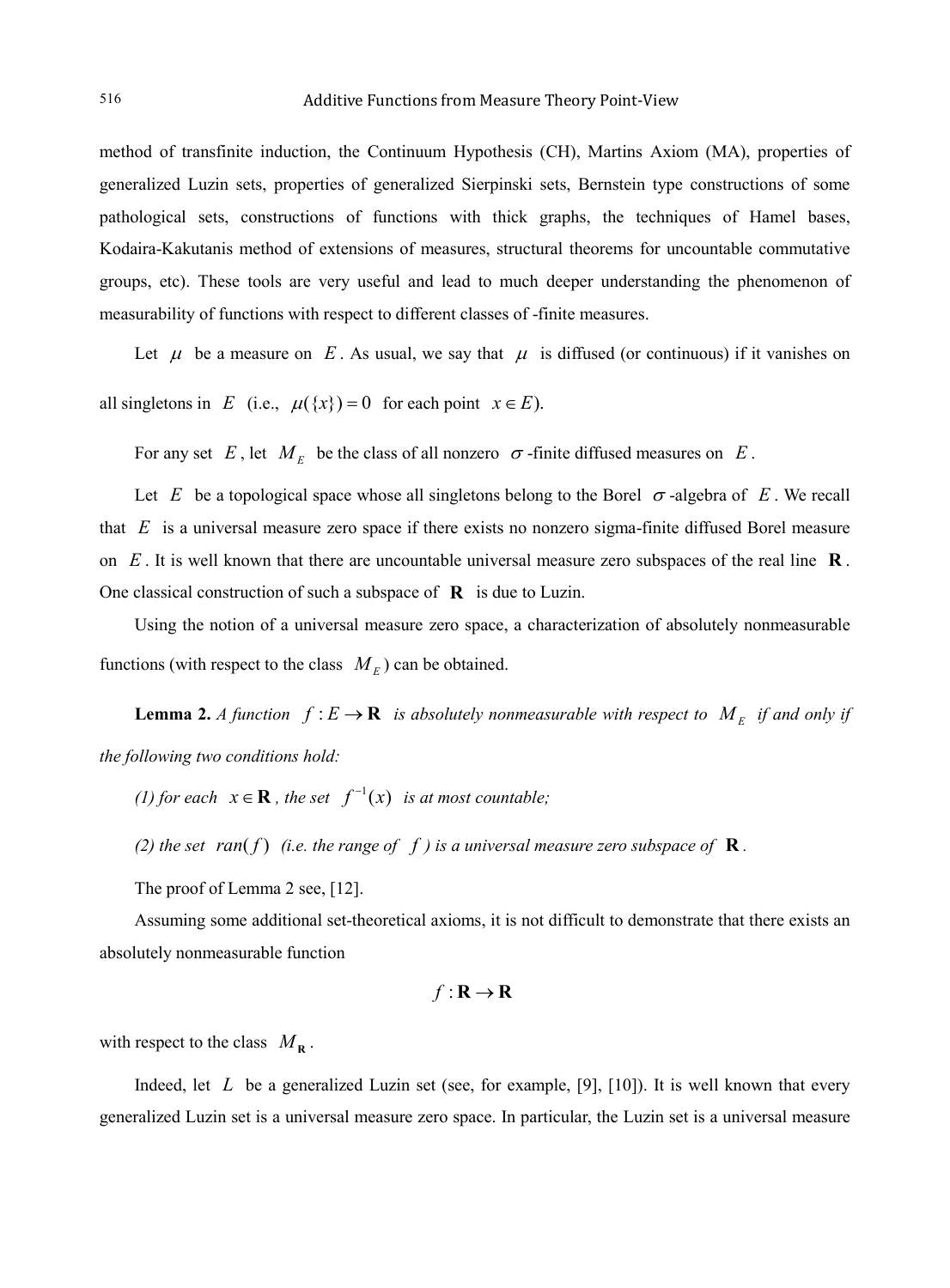zero subset of **R** . Let

$$
f: \mathbf{R} \to \mathbf{R}
$$

be some isomorphism between the two sets **R** and *L* , which both are regarded as vector spaces over **Q** . Then *f* can be considered as an injective group homomorphism from **R** into **R** with  $ran(f) = L$  and therefore, f is nontrivial solution of the Cauchy functional equation.

According to the above-mentioned Lemma  $2 \, f$  turns out to be absolutely nonmeasurable with respect to the class  $M_{\rm R}$ .

**Theorem 1.** *There exists a nontrivial solution of the Cauchy functional equation absolutely nonmeasurable with respect to the class*  $M_{\mathbf{R}}$ .

In this context, let us remind that any nontrivial solution of the Cauchy functional equation is necessarily nonmeasurable in the Lebesgue sense.

Now, let *P* be a nonempty linearly independent subset of **R** over the field **Q** and let  $\{e_i, i \in I\}$ be some Hamel basis of  $\bf{R}$  containing  $P$ , where  $\bf{Q}$  is the set of all rational numbers.

Every real number *x* admits a unique representation in the form

$$
x = q_{i_1}e_{i_1} + q_{i_2}e_{i_2} + \ldots + q_{i_n}e_{i_n},
$$

where  $n = n(x)$  is a natural number,  $i_1, i_2, \ldots, i_n$  is a finite injective family of indices from *I* and  $q_{i_1}, q_{i_2}, \ldots, q_{i_n}$  is a finite family of nonzero rational numbers.

We put

$$
f(x) = q_{i_1} + q_{i_2} + \ldots + q_{i_n}.
$$

It is clear that f is an additive function acting from **R** into **Q** and the restriction  $f | P$  is identically equal to 1.

Let  $\mu$  be a Borel diffused probability measure on **R** concentrated on *P*, i. e.,  $\mu(\mathbf{R} | P) = 0$ , and let  $\mu'$  denote the completion of  $\mu$ .

Now, we can formulate the following statement.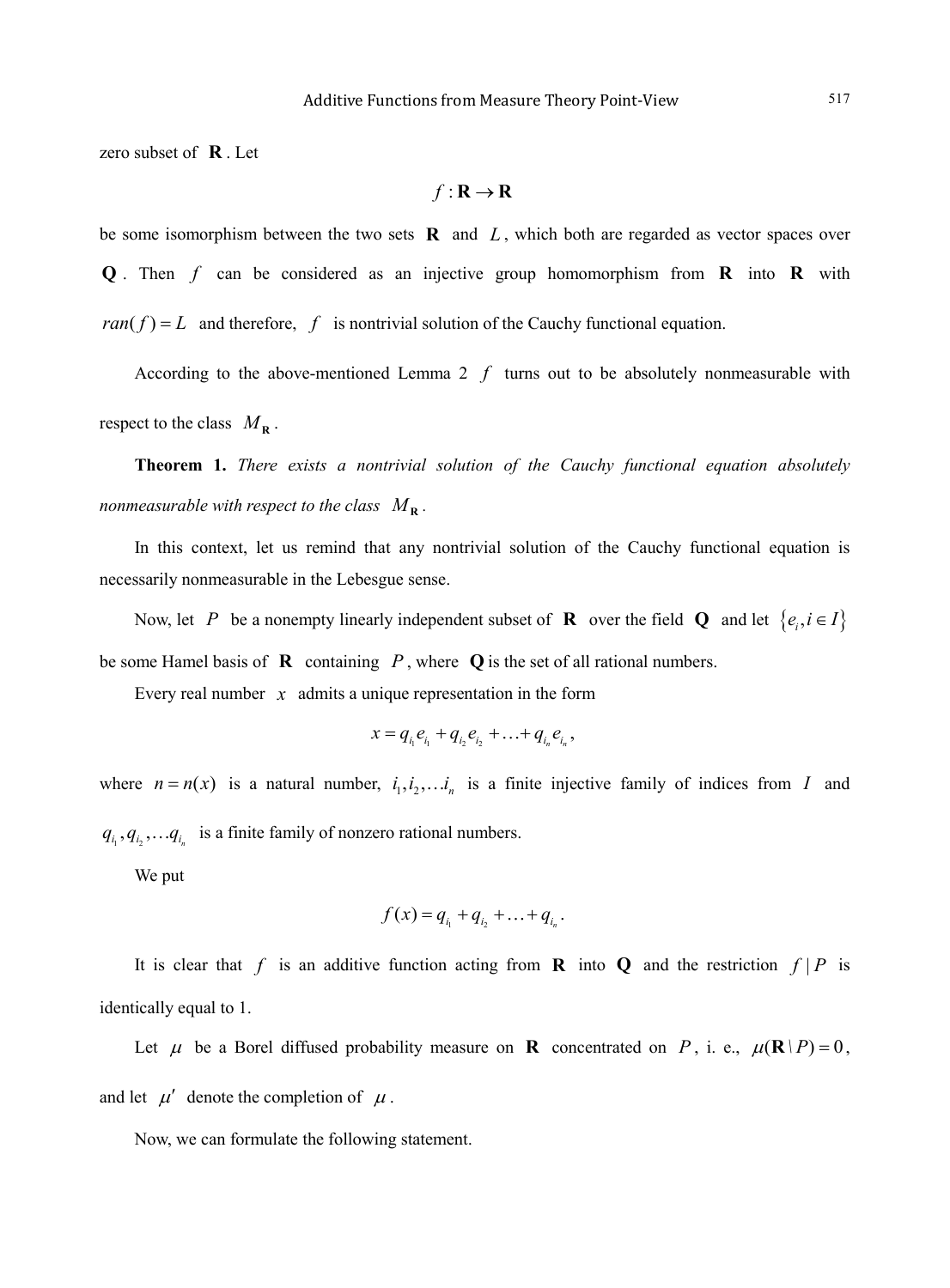**Theorem 2**. *There exists an additive function*

 $f: \mathbf{R} \to \mathbf{Q}$ 

*measurable with respect to the completion* µ′ *of some nonzero* <sup>σ</sup> *-finite Borel diffused measure* <sup>µ</sup> *on R.*

*This f is a nontrivial solution of Cauchy's functional equation (so is nonmeasurable in the Lebesgue sense) and is simultaneously measurable with respect to*  $\mu'$ *.* 

Consequently, the function *f* is relatively measurable with respect to the class of all completions of nonzero <sup>σ</sup> -finite diffused Borel measures **R** .

Also, it is well known that nontrivial solutions of the Cauchy functional equation are closely connected with equidecomposability theory of polyhedra, in particular, with the so-called Denh invariants of polyhedra (see, [4], [5]).

The next theorem strengthens this result.

**Theorem 3.** *Among the nontrivial solutions of the Cauchy functional equations one can meet those ones which are absolutely nonmeasurable with respect to the class of all translation invariant measures on the real line* **R** *, extending the Lebesgue measure.*

**Proof.** For establishing this fact, consider **R** as a vector space over the field **Q**. Take an arbitrary  $e \in \mathbf{O} \setminus \{0\}$ . It is well known that, one-element set *e* can be extended to a basis of **R**, that is there exists a Hamel basis  $\{e_i : i \in I\}$  for **R**, containing *e*. The latter means that  $\{e_i : i \in I\}$  is a maximal (with respect to inclusion) linearly independent (over **Q**) family of elements of **R** and  $e \in \{e_i : i \in I\}$ . Now, find the index  $i_0 \in I$  for which  $e_{i_0} = e$  and consider the vector subspace *V* of **R** generated by the family  $\{e_i : i \in I \setminus \{i_0\}\}\.$  It is obvious that *V* turns out to be a vector space in **R**, complementary to thevector subspace **Q** . In other words, we have the representation

$$
\mathbf{R} = V + \mathbf{Q}, \qquad (V \cap \mathbf{Q} = \{0\})
$$

of the space **R** in the form of a direct sum of its two vector subspaces. In particular, for each  $x \in \mathbf{R}$ , the relation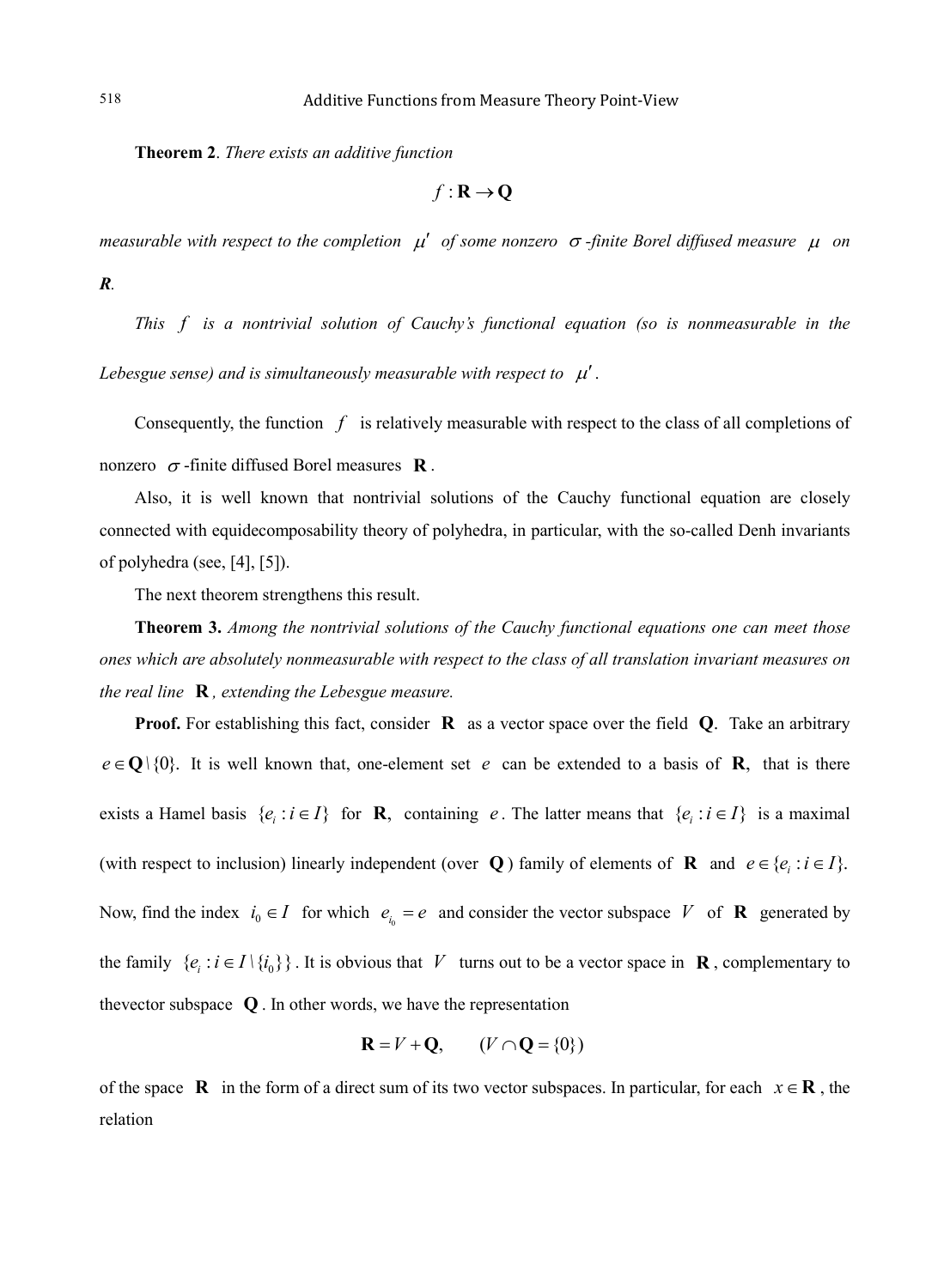$$
card(V \cap (x + Q)) = 1
$$

is true, from which it follows that  $V$  is a certain Vitali subset of  $\mathbf{R}$ .

For any  $x \in \mathbf{R}$ , we have the unique representation

$$
x = v + q \qquad v \in V, (q \in \mathbf{Q}).
$$

Consider a function

$$
f: \mathbf{R} \to \mathbf{R}
$$

defined by the formula:

$$
f(x) = q \quad (x \in \mathbf{R})
$$

Obviously,

$$
f(x+y) = f(x) + f(y) \quad (x \in \mathbf{R}, y \in \mathbf{R}).
$$

We thus conclude that  $f$  turns out to be an additive functional on  $\mathbf{R}$ . Also, an straightforvard verification shows that *f* is not measurable with respect to every translation invariant measure on the real line **R** , extending the Lebesgue measure. This follows from the fact, that

$$
f^{-1}(0) = V
$$

and  $V$  is nonmeasurable with respect to every translation invariant measure on the real line  $\mathbf{R}$ , extending the Lebesgue measure.

This finishes the proof of the Theorem 3.

Let  $(E_1, S_1, \mu_1)$  and  $(E_2, S_2, \mu_2)$  be two measurable spaces equipped with sigma-finite measures. We recall that a graph  $\Gamma \subset E_1 \times E_2$  is  $(\mu_1 \times \mu_2)$ -thick in  $E_1 \times E_2$  if for each  $(\mu_1 \times \mu_2)$ -measurable set  $Z \subset E_1 \times E_2$  with  $(\mu_1 \times \mu_2)(Z) > 0$ , we have  $\Gamma \cap Z \neq 0$ .

In other words, a graph  $\Gamma \subset E_1 \times E_2$  is  $\mu$ -thick in  $E_1 \times E_2$  if the equality  $\mu$ <sub>\*</sub>( $(E_1 \times E_2)$ )  $\Gamma$ ) = 0, where  $\mu_*$  denotes the inner measure associated with  $\mu$  (see, [7], [9], [13]).

The next auxiliary statement is valid.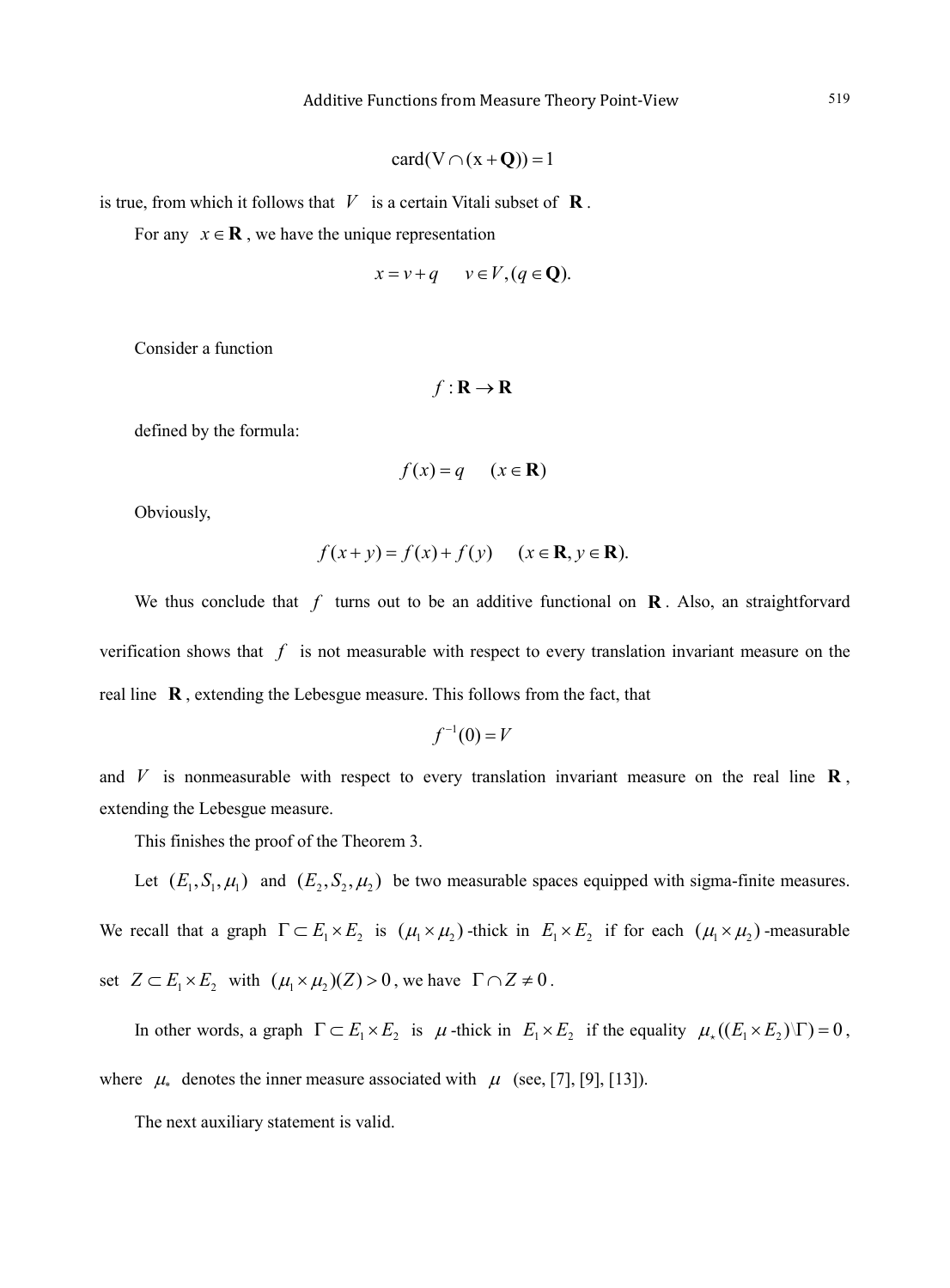**Lemma 3**. *The real line* **R** *can be represented in the form*

$$
\mathbf{R} = X_1 + X_2 \qquad (X_1 \cap X_2 = \{0\}),
$$

*where*  $X_1$  *and*  $X_2$  *are Bernstein subsets of* **R** *and simultaneously, they are vector spaces over the field* **Q** *of all rational numbers.*

The proof of Lemma 3 can be found [9].

The next statement holds true.

**Theorem 4.** *There exists an additive function*

$$
f: \mathbf{R} \to \mathbf{R}
$$

*having the following property: for any* <sup>σ</sup> *-finite diffused Borel measure* <sup>µ</sup> *on* **R** *and for any* <sup>σ</sup> *-finite* 

*measure v on* **R**, *the graph of f is a*  $(\mu \times \nu)$  *-thick subset of the Euclidean plane* **R**<sup>2</sup>.

**Proof** Applying Lemma 3 and of the equalities

$$
card(X_1) = \mathbf{c}, \; card(\mathbf{R}) = \mathbf{c},
$$

the vector spaces  $X_1$  and **R** (vector spaces over **Q**) are isomorphic to each other. Let

$$
\phi: X_1 \to \mathbf{R}
$$

denote some isomorphism these two spaces.

Let us put

$$
f(x) = f(x_1 + f(x_2)) = \phi(x_1),
$$

where  $x_1 \in X_1$  and  $x_2 \in X_2$ . Obviously, f is an additive function on **R**. Fix a  $\sigma$ -finite diffused Borel measure  $\mu$  on **R** and a  $\sigma$ -finite measure  $\nu$  on **R**.

We assert that the graph of *f* is  $(\mu \times \nu)$ -thick subset of the Euclidean plane  $\mathbb{R}^2$ . Indeed, If *Z* is an arbitrary  $(\mu \times \nu)$ -measurable set with  $(\mu \times \nu)(Z) > 0$ , then there exists a point  $t \in \mathbb{R}$  such that  $\mu(Z(t)) > 0$ , where

$$
Z(t) = \{x \in \mathbf{R} : (x,t) \in Z\}.
$$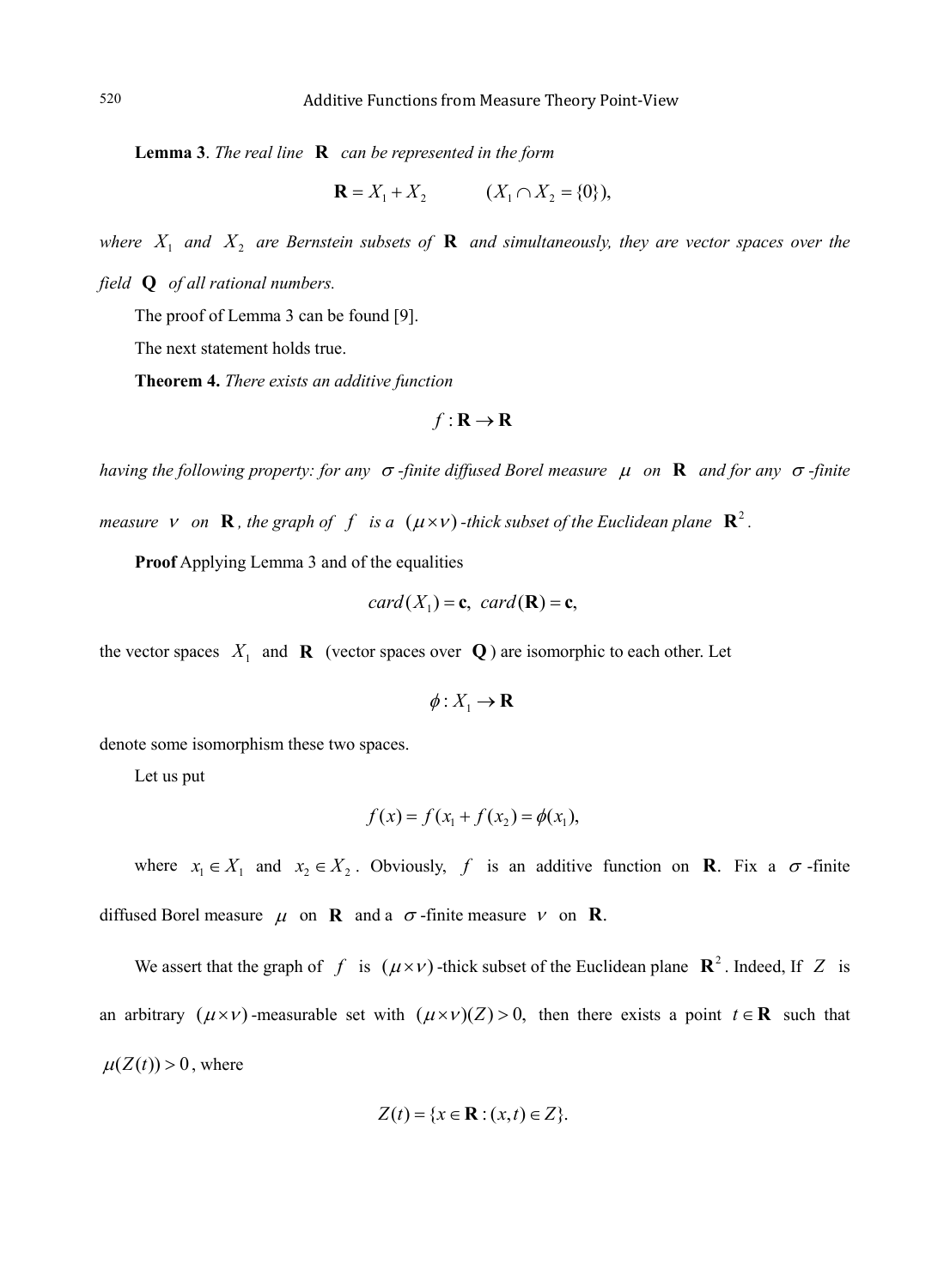Consider the point

$$
x_1 = \phi^{-1}(t) \in X_1.
$$

Since  $X_2$  is Bernstein subset of **R**, we have

$$
X_2 \cap (Z(t)-x_1) \neq \varnothing.
$$

Choose a point  $x_2$  from the  $X_2 \cap (Z(t) - x_1)$  and define

$$
x = x_1 + x_2.
$$

Then we get

$$
x = x_1 + x_2 \in Z(t), \quad (x, t) \in Z,
$$
  
 $(x, f(x)) = (x, t), \quad t = f(x), (x, f(x)) \in Z,$ 

which completes the proof of Theorem 4.

Notice that, the thickness of graphs is pathological phenomenon for subsets of  $\mathbb{R}^2$ . However, this feature plays an essential role in the problem of extensions of measures (see, [7]-[10], [13]). Indeed, fix a Borel diffused probability measure  $v$  on **R**. Now, let  $\mu$  be any sigma-finite diffused Borel measure on **R** . For each  $(\mu_1 \times \nu)$  -measurable set  $Z \subset \mathbb{R}^2$ , we denote

$$
Z' = \{x \in \mathbf{R} : (x, f(x)) \in Z\}.
$$

Further, we put

$$
S = \{Z' : Z \in dom(\mu \times \nu)\}.
$$

It can easily be verified that *S* is a sigma-algebra of subsets of **R**. We define a functional  $\mu_1$  on *S* by the formula

$$
\mu_1(Z') = (\mu \times \nu)(Z) \qquad (Z \in dom(\mu \times \nu)).
$$

It is easy to show that the definition of  $\mu_1$  is correct in view of the  $(\mu \times \nu)$ -thickness of the graph

of *f*. Also,  $\mu_1$  turns out to be a measure on *S*, which extends the original measure  $\mu$ .

We thus come to the following statement.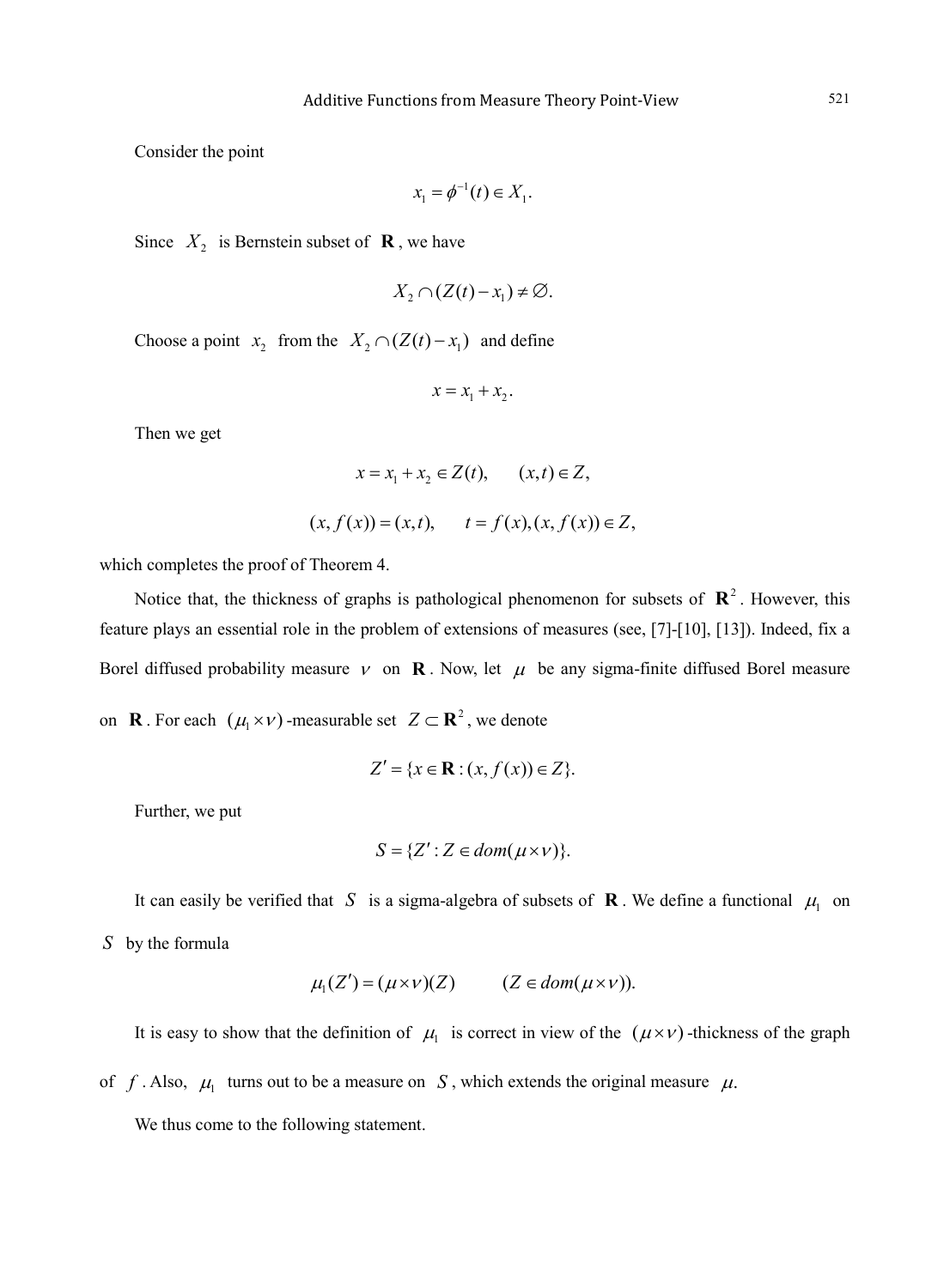**Theorem 5.** *The additive function* 

 $f: \mathbf{R} \to \mathbf{R}$ 

*is relatively measurable with respect to the class of all extensions of σ-finite diffused Borel measures on* **R** *.*

## **Acknowledgement**

This project is partially supported by Shota Rustaveli National Science Foundation. Grant FR/116/5-100/14

#### **References**

- [1]. M. E. Kuczma, *On discontinuous additive functions,* Fundamenta Mathematicae, 66, 3, 1970, pp. 383-392.
- [2]. M. Jung, *Hyers-Ulam-Rassias Stability of Functional Equations in Nonlinear Analysis,* Springer Science-Business Media, LLc 2011.
- [3]. G. Hamel, *Eine Basis aller Zahlen und die unstetigen Losungen der Funktionalgleichung:*   $f(x+y) = f(x) = f(y)$ , Math. Ann., vol. 60, 1905, pp. 459-462.
- [4]. H. Hadwiger,*Vorlesungen Uber Inhalt, Oberflache und Isoperimetrie*, Springer-Verlag, 1957.
- [5]. V.G. Boltjanskii, *Hilbert's Third Problem,* Izd. Nauka, Moskow, 1977(Russian).
- [6]. M. Kuczma, *An Introduction to the Theory of Functional Equations and Inequalities: Cauch's Equation and Jensen's Inequality,* PWN, Warszawa-Katowice, 1985.
- [7]. K. Kodaira, S. Kakutani, *A nonseparable translation-invariant extension of the Lebesgue measure space*, Ann. Math., vol. 52, 1950, pp. 574-579.
- [8]. K. Kakutani, J. Oxtoby, *Construction of a nonseparable invariant extension of the Lebesgue measure space*, Ann. Math., vol. 52, 1950, pp. 580-590.
- [9]. A.B. Kharazishvili, *Topics in Measure Theory and Real Analysis,* Atlantis Press and World Scientific Paris, 2009.
- [10]. A.B. Kharazishvili, *Set Theoretical Aspects of Real Analysis,* Chapman and Hall/CRC, New York, 2014.
- [11]. A. B. Kharazishvili, A. P. Kirtadze, *On extensions of partial functions,* Expositiones Mathematicae, v. 25, no. 4, 2007;
- [12]. A. B. Kharazishvili, A. P. Kirtadze, *On the measurability of functions with respect to certain classes of measures,* Georgian Math. J., v. 11, n. 3, 2004.